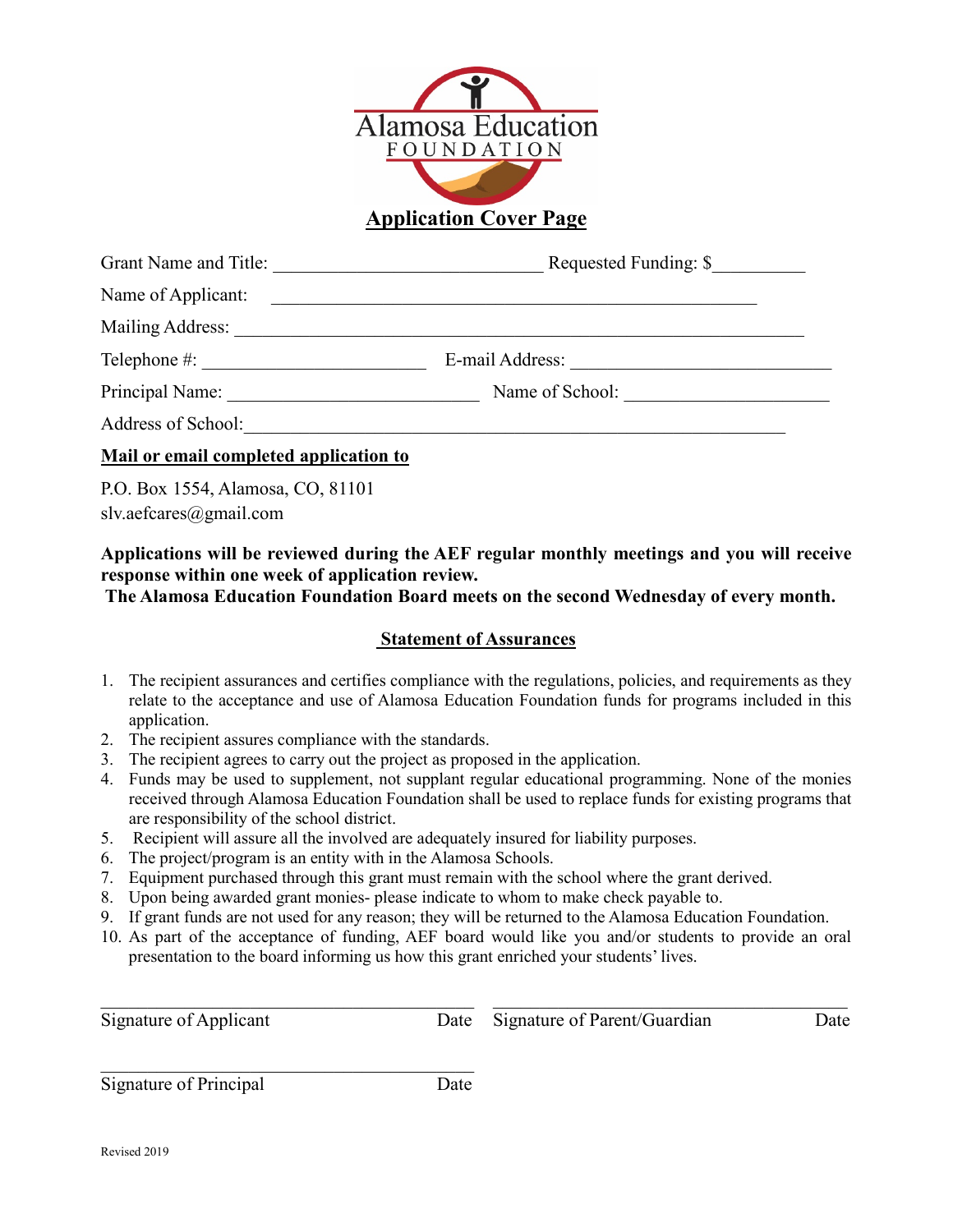## **Guidelines**

**Submissions specifications**: Applications should be double-spaced, 12 point font, and 1 inch margins. Grant applications should not exceed 5 pages, which include application cover page, attached budget, and action plan.

# **Application Requirements:**

| List the objectives and goal of the proposed project.                                            |  |  |
|--------------------------------------------------------------------------------------------------|--|--|
| <b>Considerations:</b>                                                                           |  |  |
| Are the goals and objectives clear?<br>a.                                                        |  |  |
| Are the goals and objectives specific?<br>$\mathbf{b}$ .                                         |  |  |
| Are the goals and objectives measurable?<br>c.                                                   |  |  |
| Describe in detail the name and scope of the proposed project.                                   |  |  |
| *************Please use attached Budget Sheet.***************                                    |  |  |
| 2. Describe the target audience.                                                                 |  |  |
| <b>Considerations:</b>                                                                           |  |  |
| Who is the intended population for the proposed project?<br>a.                                   |  |  |
| How will you recruit participation for this project?<br>$\mathbf{b}$ .                           |  |  |
| What resources/funding are your school/district contributing towards the proposed project?       |  |  |
| <b>Considerations:</b>                                                                           |  |  |
| What funding or in-kind support has been provided by your school/district?<br>a.                 |  |  |
| What other resources are being contributed towards these efforts?<br>b.                          |  |  |
| In-kind funding is recommended to help offset.<br>c.                                             |  |  |
| Describe how the planned program activities will be evaluated for effectiveness?                 |  |  |
| What evaluation methods will be used to measure effectiveness of the proposed<br>a.              |  |  |
| program?                                                                                         |  |  |
| $\mathbf b$ .<br>Will your proposed project improve student academic, personal/social, or career |  |  |
| achievement?                                                                                     |  |  |
| Present the use of monies and attach supporting documentation.<br>C <sub>1</sub>                 |  |  |
| "Pay it forward: describe how the grantee will pay it forward to their respected schools,<br>d.  |  |  |
| community, or etc                                                                                |  |  |